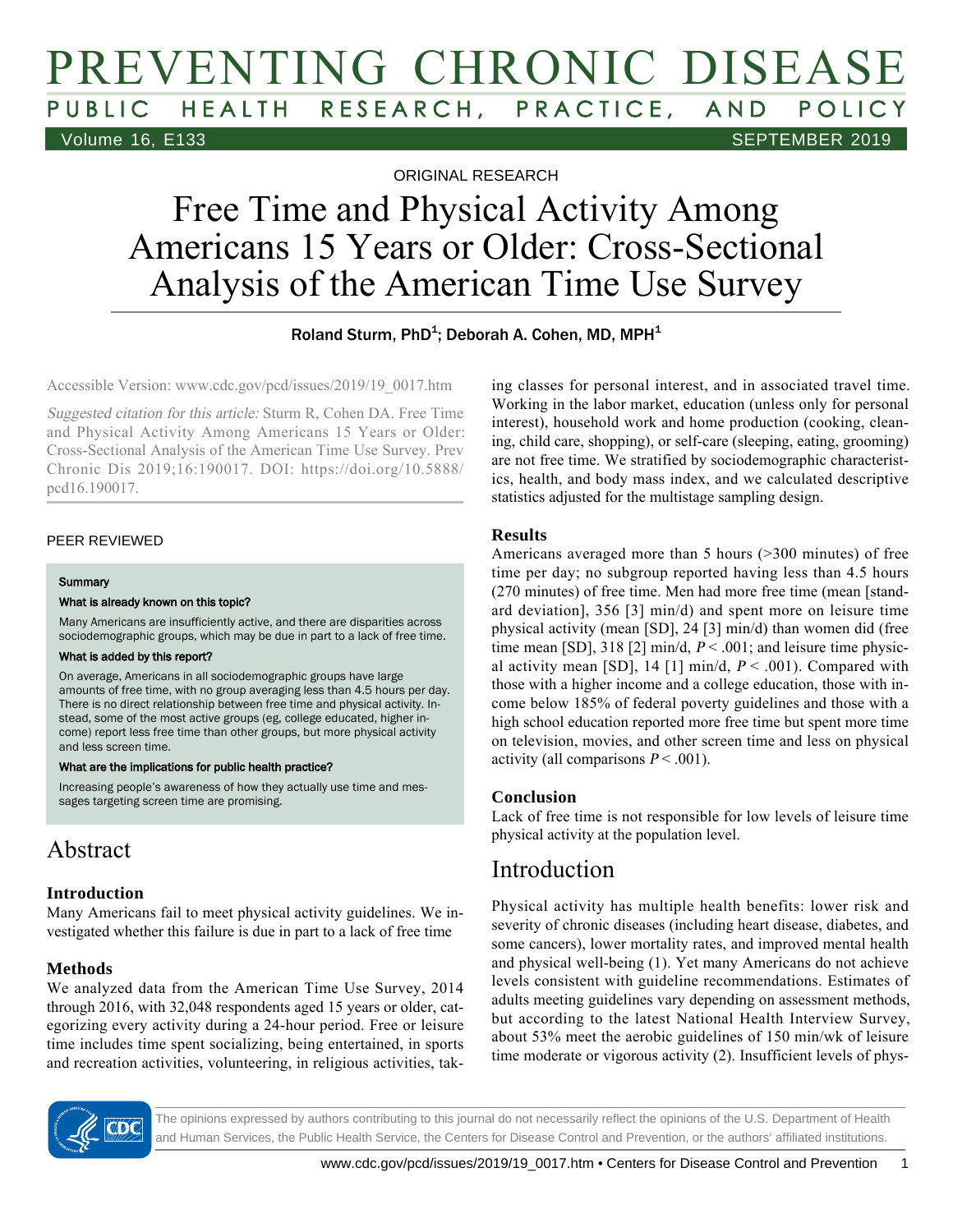ical activity may account for 8% of annual deaths in the United States (1,3).

Physical activity requires motivation, but it also requires time. Many studies have documented low levels of physical activity but not how this activity fits (or does not fit) into a person's day. The American Cancer Society's guidelines on nutrition and physical activity echo common beliefs by claiming that "reduced leisure time . . . contribute[s] to reduced levels of physical activity" (4). Time constraints can limit physical activity and possibly even contribute to disparities across sociodemographic groups.

Neighborhood parks are settings designed to support leisure time physical activity and are free and open to all, yet repeated observations have documented that, on a national level, there are substantial disparities in their use by sex and by neighborhood socioeconomic status (5,6). Parks in low-income neighborhoods are used less than those in high-income neighborhoods (7), and females of all ages use them less than males (5). The degree to which these disparities reflect constraints on free time is not known.

Time use data provide a way to understand how physical activity fits into a person's day. We revisited questions about free time and physical activity through the US Census Bureau's American Time Use Survey (ATUS) for 2014 through 2016. These public use data are unlike most others: ATUS uses a time-diary approach where respondents recall their activities sequentially for a day, while most other surveys like the Behavioral Risk Factor Surveillance System ask respondents to estimate frequency and duration of physical activity during a typical week. ATUS classifies these time-constrained activity reports in categories like work, care for family and children, and self-care. Free time comprises entirely discretionary activities not essential for daily survival (8). We analyzed the ATUS data set to test whether free time was associated with physical activity.

## Methods

ATUS is a continuous survey that determines how Americans spend their time (9). ATUS samples nationally representative households and conducts interviews throughout the year. One individual aged 15 years or older is randomly chosen from each household and assigned a day of the week about which to report what he or she did for 24 hours.

ATUS assigned codes for each reported activity in a 24-hour day, which were categorized into 17 broad categories: 1) personal care; 2) household activities; 3) caring for household members; 4) caring for nonhousehold members; 5) work; 6) education; 7) consumer purchases; 8) professional and personal care services; 9) household services; 10) government services and civil obligations;

11) eating and drinking; 12) socializing, relaxing, and leisure; 13) sports (both active and spectator), exercise, and recreation; 14) religious activities; 15) volunteer activities; 16) telephone calls; and 17) traveling. We defined free time as socializing, relaxing, and leisure; sports; exercise and recreation; volunteer activities; religious activities; taking classes for personal interest (but not if part of degree program, certification, or licensure) (part of education); extracurricular activities for students (part of education); and travel associated with those leisure-time activities (part of traveling). We subdivided free time into 4 categories: 1) screen time, 2) physical activity time, 3) travel related to free time, and 4) "other" free time activities. Screen time included television watching, games, and computer use (unless for work or other categories); screen time captures electronic activities at home. Physical activity time includes active (not spectator) sports, exercise, and recreational activities. Because we only included physical activity during free time, this excludes utilitarian physical activity (ie, physical effort as part of work or household tasks). "Other" free time activities include socializing and communicating, attending or hosting social events, arts and entertainment other than sports, visiting museums, religious activities, and classes for personal interest. We coded whether physical activity was reported to be outdoors to distinguish it from exercising at a gym or home, but location information was incomplete for about 15% of physical activity time.

We analyzed data for 2014 through 2016, which included information on health status, body mass index, and income not collected in other years. Estimates were adjusted for 3 aspects of the sampling and data collection process: 1) some demographic groups were oversampled to ensure adequate sample size for stratified estimates; 2) differential sampling of days (25% of the sample were assigned to report on each of the 2 weekend days and 10% of the sample to each of the 5 weekdays); and 3) differential response rates of demographic groups and days of the week (10). Estimates were weighted to ensure national representativeness and that days of the week were equally represented in spite of differing response rates. We stratified income by being either below or at or above 185% of the federal poverty guidelines, a threshold used for determination of eligibility in several government support programs. The results reflect the average number of minutes in specific activities in a typical day for the specified population. P values were calculated for t tests (for 2 group comparisons [eg, men and women]) or  $F$  tests (for equality across multiple groups). Analyses were conducted with Stata version 15.0 (StataCorp LLC).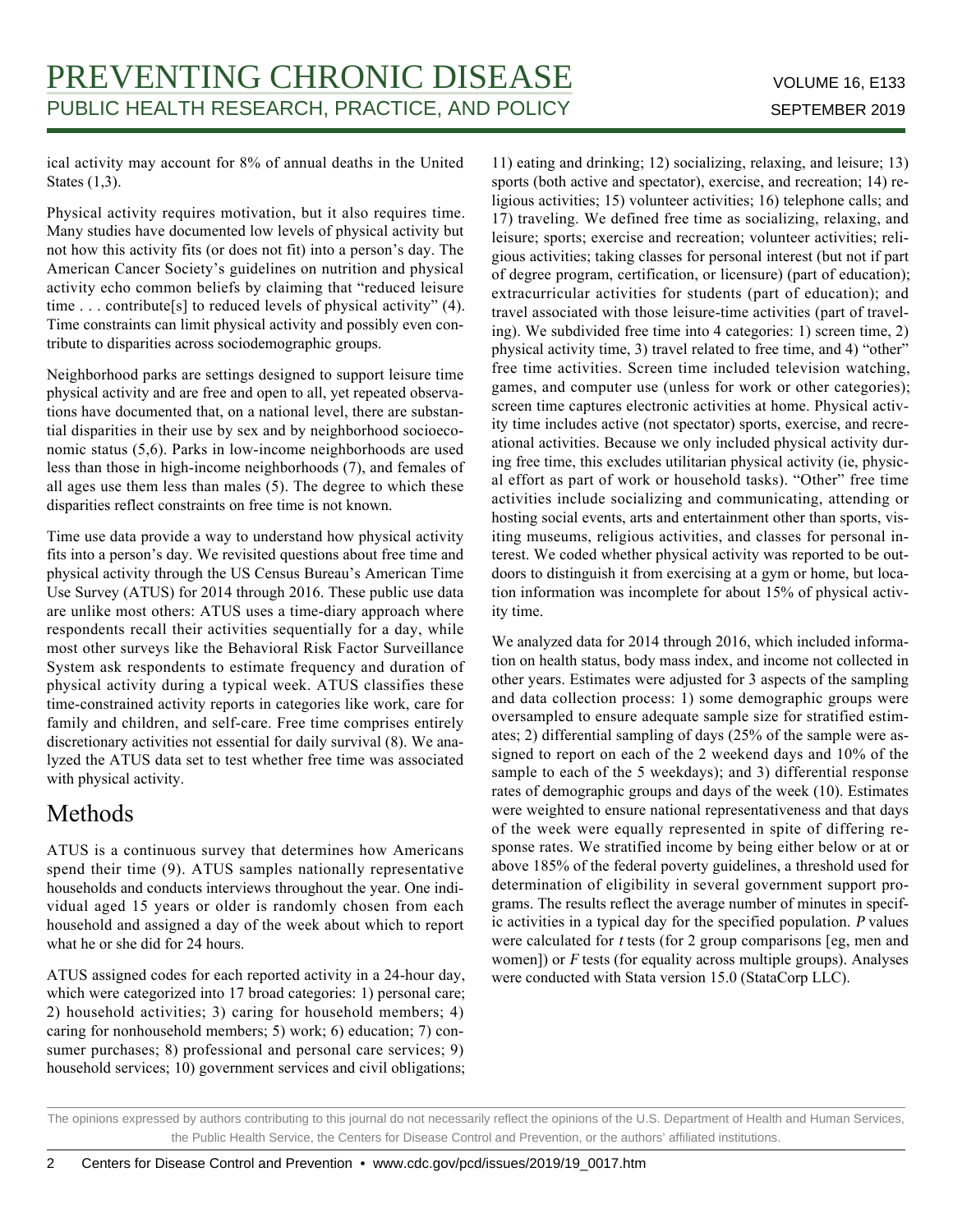### Results

### Population characteristics

The ATUS for 2014 through 2016 had 32,048 respondents (Table 1). Missing values on income, health status, or body mass index reduced sample sizes when those variables were analyzed. The largest number of missing values was for body mass index (2,147 of 32,048 [6.7%]).

### Free time minutes and demographic characteristics

Men reported more free time than women did (mean [standard deviation (SD)], 356 [3] min/d vs 318 [2] min/d,  $P < .001$ ) and spent 10 min/d more on physical activity (mean [SD], 24 [3] min/d vs 14 [1] min/d,  $P < .001$ ) (Table 2). However, men spent essentially all of the additional free time (36 of the 38 minutes) on screen time (mean [SD], 211 [2] min/d for men vs 175 [2] min/d for women; <sup>P</sup> < .001) and less time across the range of "other" free time activities compared with women. Men reported about 11% more free time than women did, but men reported about 20% more screen time than women did.

The oldest group reported the highest levels of free time, and the youngest group reported the highest level of physical activity (Table 2). By race/ethnicity, there were large differences. Black men had about an hour more daily free time than white non-Hispanic white men (mean [SD], 423 [8] min/d vs 356 [3] min/d,  $P < .001$ ) and 1.5 hours more free time than Hispanic men (mean [SD], 320 [6] min/d,  $P < .001$ ) or other race groups (mean [SD], 324 [11] min/d,  $P < .001$ ). This was paralleled in screen time. However, there were no differences in leisure time physical activity levels by race/ethnicity among men ( $P = .35$ ); almost all other comparisons were significant at a P value of less than .001 (Table 2). For both free time and screen time, the same pattern across race/ethnicity held for women (highest for black women, lowest for Hispanic and other); overall, women had less free time and less screen time than men did. However, black women engaged only in about half the physical activity time compared with women in other racial/ ethnic groups ( $P < .001$ ).

### Free time, education, and poverty

We excluded the youngest category (<25 years) in the stratification by education achievement because their education may not yet have been completed. For respondents 25 or older, the relationship between education and free and screen time was monotonic; less education was associated with more free and screen time among both men and women ( $P < .001$ ). The relationship was inverted for leisure time physical activity, with higher education associated with more time spent on physical activity ( $P = .03$  for men,  $P < .001$  for women).

Stratifying by income (either below or at or above 185% of federal poverty guidelines) resulted in the same pattern: free and screen time were higher among lower-income groups, yet time engaged in physical activity level was significantly lower ( $P < .001$  for all comparisons).

### Free time, body mass index, health, and day of the week

Regarding the relationship between time use and body mass index or self-reported health, heavier or less healthy respondents reported more free time and more screen time but less engagement in physical activity. Free time, screen time, and physical activity time were higher on weekends than during the week.

### Free time, sex, income, and race/ethnicity

Across income groups, men spent a mean (SD) of 6.6% (0.2) of their free time on physical activity, and women spent a mean (SD) of 5.0% (0.11). Higher-income men and women spent a larger share of their free time on physical activity and less on screen time than did lower-income women ( $P < .001$  for all tests) (Figure 1).



Figure 1. Distribution of free time, in minutes per day, by income (<185% or ≥185% of federal poverty guidelines) and sex (N = 32,048), American Time Use Survey, 2014–2016. Test of equality:  $P < .001$  for all of tests of equality of either the proportion of screen time or of physical activity: lower income men vs higher income men, lower income women vs higher income women, lower income men vs lower income women; higher income men vs higher income women. Discrepancies in data between this figure and Table 2 of this article are due to rounding.

Hispanics reported the least amount of free time and screen time (Figure 2). Although the absolute amount of free time and of screen time differed substantially across race/ethnicity among men, the percentage share of screen time was almost identical. Correspondingly, while the absolute time engaged in leisure time physical activity among men was similar across race/ethnicity (Table 2), the ratio of physical activity to free time differed signific-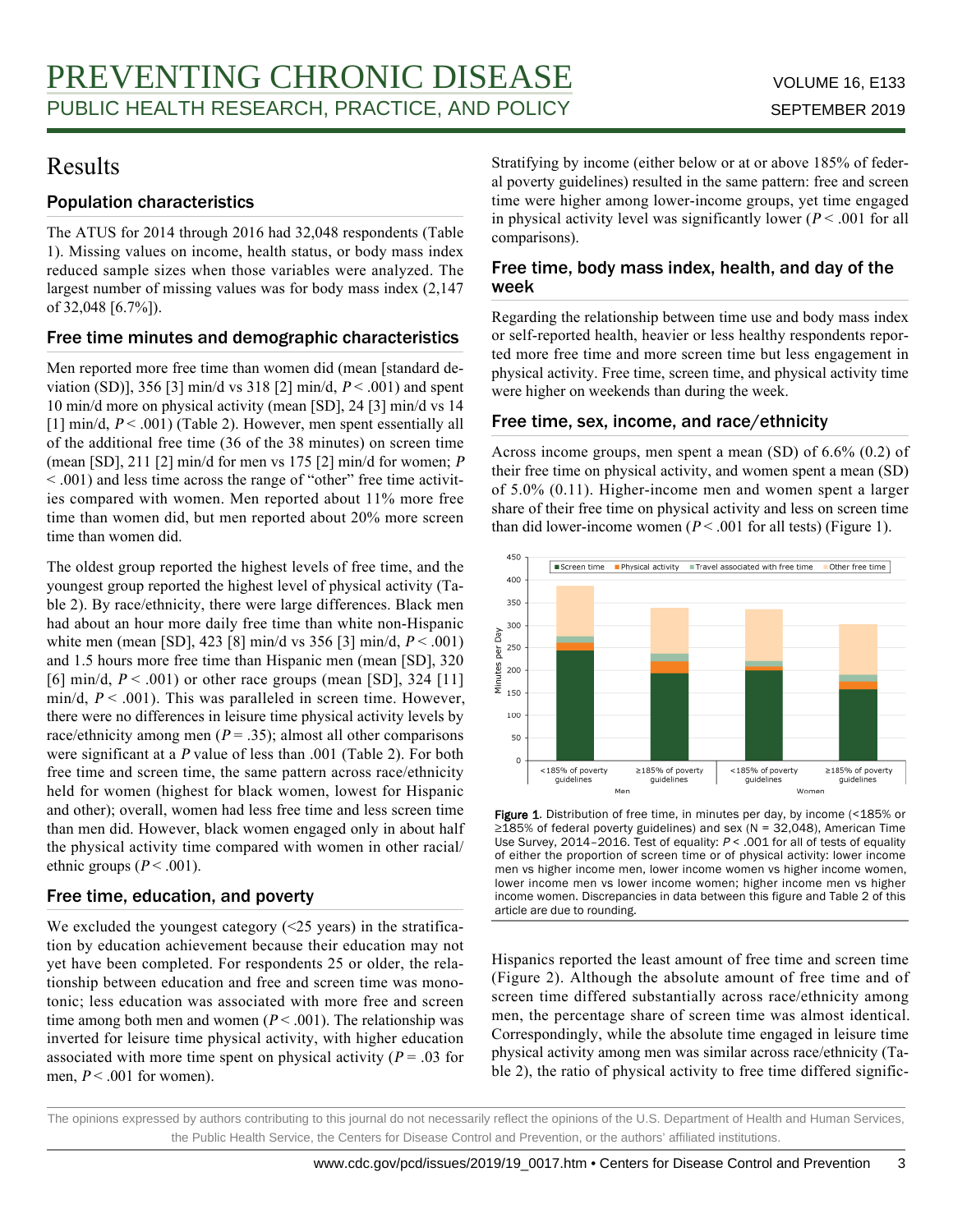antly ( $P = .007$ ). Black women reported the most free time and the least physical activity time. Black women spent a mean (SD) of 2.5% (0.3) of their free time on physical activity compared with a mean (SD) of 5.3% (0.2) for white non-Hispanic, 5.0% (0.4) for Hispanic, and  $6.7\%$  (0.8) for other women.



Figure 2. Distribution of free time, in minutes per day, by sex and race/ethnicity (N = 32,048), American Time Use Survey, 2014–2016. Test of equality:  $P = .90$  for proportion of screen time by race/ethnicity among men;  $P$  $\le$  .001 for proportion of screen time by race/ethnicity among women; P = .07 for proportion of physical activity time by race/ethnicity among men,  $P < .001$ for proportion of physical activity time by race/ethnicity among women; P < .001 for proportion of screen time or physical activity between men and women. Discrepancies in data between this figure and Table 2 of this article are due to rounding.

# Discussion

Americans are less physically active than recommended by guidelines (1). Much less clear is how physical activity fits into people's lives and how to design effective interventions. Neither surveys of usual activity patterns nor objective measurement with accelerometers have provided a context. Time use data such as those in the ATUS can add this dimension.

Overall, the results for leisure time physical activity confirm patterns seen elsewhere: physical activity levels were lower among women than men; groups with lower income or education compared with those with higher income or educational achievement; older compared with younger respondents; and individuals with obesity compared with those in the normal weight range. The ATUS results also confirm the particularly low levels of leisure time physical activity among black women.

Our definition of free time was intentionally restrictive in that we only considered time to be "free" when activities appear to be entirely discretionary (8). We excluded any self-care, household activities, or family/caretaking from free time even if some could be considered discretionary or leisure time activities (eg, grooming, shopping, playing with children). Time use researchers using less restrictive definitions find larger amounts of free time (11). However, even with a restrictive definition, we found substantial amounts of free time, with no group averaging less than 4.5 hours per day.

In the general press, but also in the public health literature, there appears to be a common belief that Americans have little free time. The American Cancer Society's guidelines on physical activity state — without providing further evidence — that "reduced leisure time . . . contribute[s] to reduced levels of physical activity" (4). A number of qualitative publications discuss barriers and constraints. One systematic review included 42 studies, just on barriers to physical activity among African American women, and concluded that lack of free time is the most common barrier (12). We found no evidence for those beliefs in nationally representative time use data.

Time use data provide a different perspective to physical activity surveys, accelerometer studies, or qualitative interviews, but have their own set of limitations. For example, time-diary–based estimates of paid work are typically lower than those based on questions about usual hours worked, and respondents tend to give even more inaccurate answers when asked estimate questions about numerous different nonwork daily activities, such as housework (13). Time-diary implicitly constrains responses to sum to 24 hours in a day, and that aids understanding about time trade-offs.

Although the interview prompts for a sequence of activities, activities with short durations are underreported (this is most pronounced for self-care activities). Duration of physical activity is calculated from starting and ending times, but it does not capture the intensity level throughout the period. Therefore, these reports cannot be translated into meeting national guidelines for moderate to vigorous physical activity (14). We only included activities that would be considered exercise, sports, or primarily a leisure time physical activity. Activities where physical activity is not the primary goal but only a secondary benefit, such as playing with children or pet care, would be under caring for others and is not included in the definition of free time. Thus, our analysis is likely to underreport total physical activity.

ATUS is not a good source of information about how much time people spend online because activities are coded on how respondents used the internet. "Ordering groceries online" would be assigned the activity code for "grocery shopping" and it would not be included in free time or screen time. Although there have been attempts to link time use data to energy expenditure (15), we do not attempt to quantify utilitarian physical activity. "Shopping"

The opinions expressed by authors contributing to this journal do not necessarily reflect the opinions of the U.S. Department of Health and Human Services, the Public Health Service, the Centers for Disease Control and Prevention, or the authors' affiliated institutions.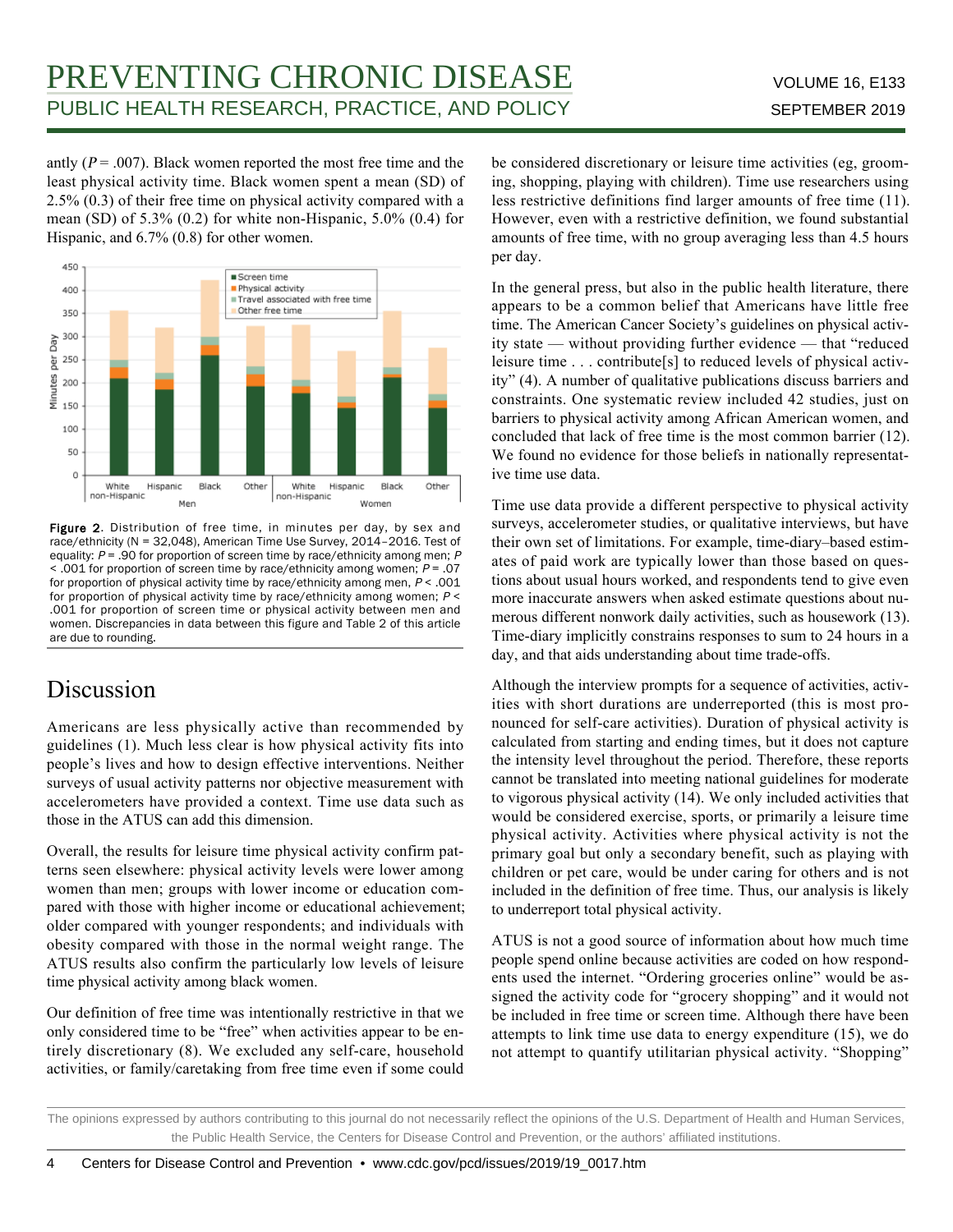could mean visiting stores or it could be online ordering, with entirely different implications.

Americans averaged more than 5 hours of free time per day; no subgroup reported having less than 4.5 hours of free time. Substituting at least 20 to 30 minutes with physical activity does seem feasible and would not compromise necessary activities like work, household, family, or self-care (time in those activities is already excluded in our definition of free time). Lack of free time is not responsible for low levels of leisure time physical activity at the population level. Of course, physical activity would have to be convenient and compelling to compete with screen time. Efforts to expand and upgrade settings for physical activity as well as to invest in programming may help to make participation in routine physical activity more attractive.

# Acknowledgments

This work was supported by the National Heart, Lung and Blood Institute, R01HL114432, and National Institute of Child Health and Human Development, R01HD087257.

No copyrighted material, surveys, instruments, or tools were used in this article.

# Author Information

Corresponding Author: Deborah A. Cohen, MD, MPH, RAND Corporation, 1776 Main St, Santa Monica, CA 90407. Telephone: 310-393-0411, ext 6023. Email: dcohen@rand.org.

Author Affiliations: <sup>1</sup>RAND Corporation, Santa Monica, California.

# References

- 1. US Department of Health and Human Services. Physical activity guidelines for Americans. Second edition. Washington (DC): US Department of Health and Human Services; 2018.
- 2. Centers for Disease Control and Prevention. National Health Interview Survey: early release of selected estimates based on data from the 2018 National Health Interview Survey; 2019. https://www.cdc.gov/nchs/nhis/releases/released201905.htm. Accessed August 13, 2019.
- 3. Carlson SA, Adams EK, Yang Z, Fulton JE. Percentage of deaths associated with inadequate physical activity in the United States. Prev Chronic Dis 2018;15:E38.
- 4. Kushi LH, Doyle C, McCullough M, Rock CL, Demark-Wahnefried W, Bandera EV, et al. American Cancer Society Guidelines on nutrition and physical activity for cancer prevention: reducing the risk of cancer with healthy food choices and physical activity. CA Cancer J Clin 2012; 62(1):30–67.
- 5. Cohen DA, Han B, Nagel CJ, Harnik P, McKenzie TL, Evenson KR, et al. The first national study of neighborhood parks: implications for physical activity. Am J Prev Med 2016; 51(4):419–26.
- 6. Cohen DA, Lapham S, Evenson KR, Williamson S, Golinelli D, Ward P, et al. Use of neighbourhood parks: does socioeconomic status matter? A four-city study. Public Health 2013; 127(4):325–32.
- 7. Cohen DA, Han B, Derose KP, Williamson S, Marsh T, Rudick J, et al. Neighborhood poverty, park use, and parkbased physical activity in a Southern California city. Soc Sci Med 2012;75(12):2317–25.
- 8. Robinson JP, Godbey G. Time for life: the surprising ways Americans use their time. University Park (PA): Pennsylvania State University Press; 1997.
- 9. Bureau of Labor Statistics. American Time Use Survey; 2017. https://www.bls.gov/tus/home.htm. Accessed August 13, 2019.
- 10. Bureau of Labor Statistics. American Time Use Survey user's guide; 2019. https://www.bls.gov/tus/atususersguide.pdf. Accessed August 13, 2019.
- 11. Aguiar M, Hurst E. Measuring trends in leisure: the allocation of time over five decades. Q J Econ 2007;122(3):969–1006.
- 12. Joseph RP, Ainsworth BE, Keller C, Dodgson JE. Barriers to physical activity among African American women: an integrative review of the literature. Women Health 2015; 55(6):679–99.
- 13. Robinson JP, Martin S, Glorieux I, Minnen J. The overestimated workweek revisited. Mon Labor Rev 2011; 134(6):43–53.
- 14. Piercy KL, Troiano RP, Ballard RM, Carlson SA, Fulton JE, Galuska DA, et al. The physical activity guidelines for Americans. JAMA 2018;320(19):2020–8.
- 15. Tudor-Locke C, Washington TL, Ainsworth BE, Troiano RP. Linking the American Time Use Survey (ATUS) and the Compendium of Physical Activities: methods and rationale. J Phys Act Health 2009;6(3):347–53.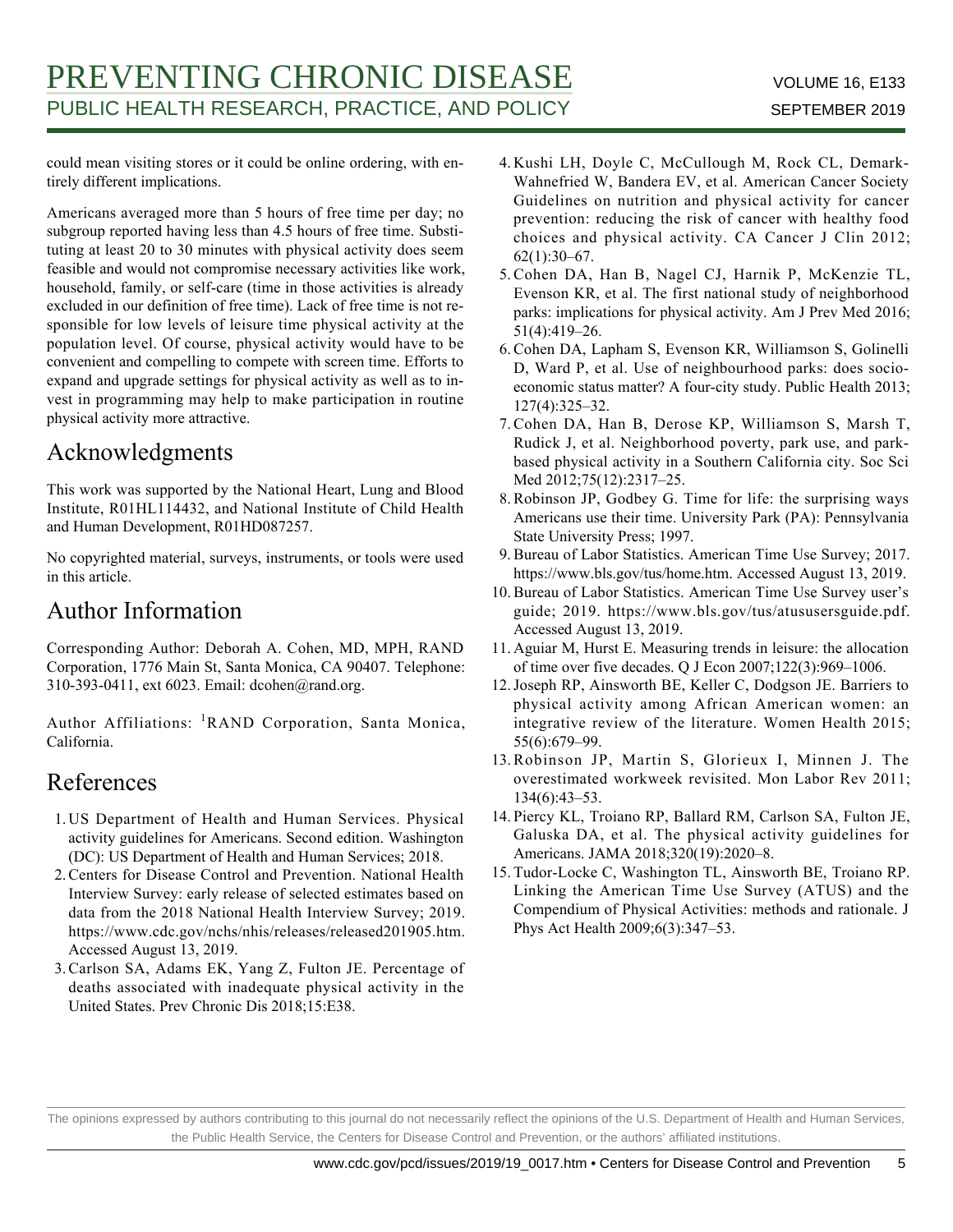# Tables

Table 1. Characteristics of Respondents (N = 32,048), American Time Use Survey,  $2014 - 2016^a$ 

| Characteristic                           | Men, No. (%) | Women, No. (%) | All, No. (%) |  |  |  |  |  |  |  |
|------------------------------------------|--------------|----------------|--------------|--|--|--|--|--|--|--|
| Age, y                                   |              |                |              |  |  |  |  |  |  |  |
| $15 - 24$                                | 1,435(10)    | 1,466(8)       | 2,901(9)     |  |  |  |  |  |  |  |
| $25 - 60$                                | 8,698 (61)   | 10,490 (59)    | 19,188 (60)  |  |  |  |  |  |  |  |
| >60                                      | 4,015 (28)   | 5,944 (33)     | 9,959 (31)   |  |  |  |  |  |  |  |
| Total                                    | 14,148 (100) | 17,900 (100)   | 32,048 (100) |  |  |  |  |  |  |  |
| Race/ethnicity                           |              |                |              |  |  |  |  |  |  |  |
| White, non-Hispanic                      | 9,297(66)    | 11,613 (65)    | 20,910 (65)  |  |  |  |  |  |  |  |
| Hispanic                                 | 2,205 (16)   | 2,554(14)      | 4,759 (15)   |  |  |  |  |  |  |  |
| <b>Black</b>                             | 1,828(13)    | 2,716(15)      | 4,544 (14)   |  |  |  |  |  |  |  |
| Other                                    | 818(6)       | 1,017(6)       | 1,835(6)     |  |  |  |  |  |  |  |
| Total                                    | 14,148 (100) | 17,900 (100)   | 32,048 (100) |  |  |  |  |  |  |  |
| Education level (respondents aged >24 y) |              |                |              |  |  |  |  |  |  |  |
| Less than high school diploma            | 1,989 (14)   | 2,139(12)      | 4,128 (13)   |  |  |  |  |  |  |  |
| Completed high school                    | 3,378 (24)   | 4,419 (25)     | 7,797 (24)   |  |  |  |  |  |  |  |
| Some post-high school education          | 3,698 (26)   | 5,148(29)      | 8,846 (28)   |  |  |  |  |  |  |  |
| Completed college                        | 5,083 (36)   | 6,194(35)      | 11,277 (35)  |  |  |  |  |  |  |  |
| Total                                    | 14,148 (100) | 17,900 (100)   | 32,048 (100) |  |  |  |  |  |  |  |
| Income, % of federal poverty guidelines  |              |                |              |  |  |  |  |  |  |  |
| $\geq$ 185                               | 9,562 (69)   | 10,601 (61)    | 20,163 (65)  |  |  |  |  |  |  |  |
| $185$                                    | 4,300 (31)   | 6,749 (39)     | 11,049 (35)  |  |  |  |  |  |  |  |
| Total                                    | 13,862 (100) | 17,350 (100)   | 31,212 (100) |  |  |  |  |  |  |  |
| Body mass index <sup>b</sup>             |              |                |              |  |  |  |  |  |  |  |
| $18.5 - 24.9$                            | 3,779 (28)   | 6,379 (39)     | 10,158 (34)  |  |  |  |  |  |  |  |
| $25.0 - 29.9$                            | 5,720 (42)   | 4,941 (31)     | 10,661 (36)  |  |  |  |  |  |  |  |
| $30.0 - 34.9$                            | 2,802 (20)   | 2,751(17)      | 5,553 (19)   |  |  |  |  |  |  |  |
| $\geq 35.0$                              | 1,407 (10)   | 2,122(13)      | 3,529(12)    |  |  |  |  |  |  |  |
| Total                                    | 13,708 (100) | 16,193 (100)   | 29,901 (100) |  |  |  |  |  |  |  |
| Self-reported health                     |              |                |              |  |  |  |  |  |  |  |
| Excellent                                | 2,572 (18)   | 3,138(18)      | 5,710(18)    |  |  |  |  |  |  |  |
| Very good                                | 4,824 (34)   | 5,899 (33)     | 10,723 (34)  |  |  |  |  |  |  |  |
| Good                                     | 4,486 (32)   | 5,583 (31)     | 10,069 (32)  |  |  |  |  |  |  |  |
| Fair                                     | 1,595(11)    | 2,365(13)      | 3,960(12)    |  |  |  |  |  |  |  |
| Poor                                     | 526(4)       | 767 (4)        | 1,293(4)     |  |  |  |  |  |  |  |
| Total                                    | 14,003 (100) | 17,752 (100)   | 31,755 (100) |  |  |  |  |  |  |  |

<sup>a</sup> Differences in totals in different categories are due to missing responses.

**b** Body mass index calculated as weight in kilograms divided by the square of height in meters.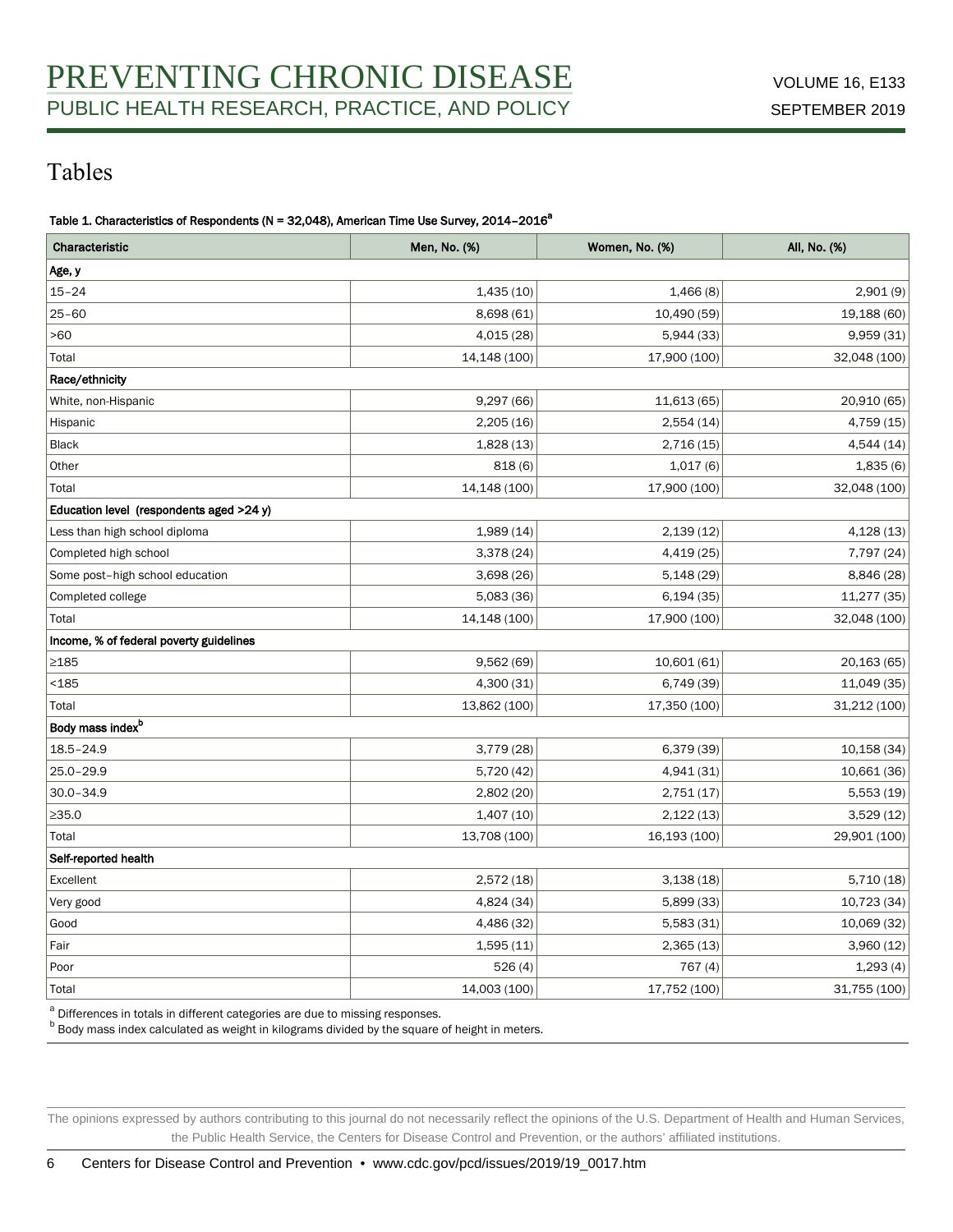#### Table 2. Average Daily Minutes of Free Time, Screen Time, Leisure Time Physical Activity, and Physical Activity Outdoors Among Americans Aged 15 Years or Older (N = 32,048), American Time Use Survey,  $2014 - 2016^a$

|                                                       | Free Time, Min/d |        | Screen Time, Min/d |        |         | Leisure Time Physical Activity,<br>Min/d |        |                | Physical Activity Outdoors, <sup>b</sup><br>Min/d |        |                |                |
|-------------------------------------------------------|------------------|--------|--------------------|--------|---------|------------------------------------------|--------|----------------|---------------------------------------------------|--------|----------------|----------------|
| Characteristic                                        | Men              | Women  | <b>P</b> Value     | Men    | Women   | PValue                                   | Men    | Women          | <b>P</b> Value                                    | Men    | Women          | <b>P</b> Value |
| Total                                                 | 356              | 318    | < .001             | 211    | 175     | < .001                                   | 24     | 14             | < .001                                            | 13     | 6              | < .001         |
| Age, y                                                |                  |        |                    |        |         |                                          |        |                |                                                   |        |                |                |
| $15 - 24$                                             | 377              | 300    | < .001             | 210    | 161     | < .001                                   | 39     | 21             | < .001                                            | 18     | 8              | < .001         |
| $25 - 60$                                             | 304              | 271    | < .001             | 179    | 145     | < .001                                   | 20     | 13             | < .001                                            | 11     | 6              | < .001         |
| >60                                                   | 466              | 426    | < .001             | 288    | 247     | < .001                                   | 21     | 11             | < .001                                            | 13     | 5              | < .001         |
| Pvalue                                                | < .001           | < .001 |                    | < .001 | < .001  |                                          | < .001 | < .001         |                                                   | .004   | .002           |                |
| Race/ethnicity <sup>c</sup>                           |                  |        |                    |        |         |                                          |        |                |                                                   |        |                |                |
| White non-Hispanic                                    | 356              | 326    | < .001             | 210    | 179     | < .001                                   | 24     | 15             | < .001                                            | 14     | 6              | < .001         |
| Hispanic                                              | 320              | 270    | < .001             | 186    | 146     | < .001                                   | 22     | 12             | < .001                                            | 11     | 6              | < .001         |
| <b>Black</b>                                          | 423              | 355    | < .001             | 261    | 212     | < .001                                   | 22     | $\overline{7}$ | < .001                                            | 9      | $\overline{2}$ | < .001         |
| Other                                                 | 324              | 276    | < .001             | 193    | 146     | < .001                                   | 26     | 16             | .001                                              | 12     | 6              | < .001         |
| Pvalue                                                | < .001           | < .001 |                    | < .001 | < .001  |                                          | .35    | < .001         |                                                   | .009   | < .001         |                |
| Education level (respondents aged >24 y) <sup>d</sup> |                  |        |                    |        |         |                                          |        |                |                                                   |        |                |                |
| Less than high school<br>diploma                      | 398              | 358    | < .001             | 254    | 218     | < .001                                   | 15     | 8              | < .001                                            | 10     | 5              | < .001         |
| Completed high school                                 | 380              | 355    | < .001             | 247    | 218     | < .001                                   | 17     | 8              | < .001                                            | 12     | $\overline{4}$ | < .001         |
| Some post-high school<br>education                    | 345              | 317    | < .001             | 215    | 179     | < 0.001                                  | 20     | 11             | < 0.001                                           | 12     | 5              | < .001         |
| Completed college                                     | 315              | 286    | < .001             | 164    | 133     | < .001                                   | 25     | 18             | < .001                                            | 13     | $\overline{7}$ | < .001         |
| Pvalue                                                | < 0.001          | < .001 |                    | < .001 | < .001  |                                          | .03    | < .001         |                                                   | .33    | < .001         |                |
| Income, % of federal poverty guidelines <sup>c</sup>  |                  |        |                    |        |         |                                          |        |                |                                                   |        |                |                |
| $\geq$ 185                                            | 339              | 303    | < .001             | 194    | 159     | < .001                                   | 26     | 17             | < .001                                            | 14     | $\overline{7}$ | < .001         |
| $185$                                                 | 386              | 336    | < .001             | 244    | 200     | < .001                                   | 17     | 9              | < .001                                            | 9      | $\overline{4}$ | < .001         |
| Pvalue                                                | < .001           | < .001 |                    | < .001 | < .001  |                                          | < .001 | < .001         |                                                   | < .001 | < .001         |                |
| Body mass index <sup>e</sup>                          |                  |        |                    |        |         |                                          |        |                |                                                   |        |                |                |
| $18.5 - 24.9$                                         | 355              | 300    | < .001             | 200    | 156     | < .001                                   | 27     | 18             | < .001                                            | 14     | 8              | < .001         |
| $25.0 - 29.9$                                         | 347              | 323    | < .001             | 202    | 180     | < .001                                   | 26     | 14             | < .001                                            | 15     | 6              | < .001         |
| $30.0 - 34.9$                                         | 361              | 341    | .01                | 223    | 195     | < .001                                   | 19     | 9              | < .001                                            | 10     | $\overline{4}$ | < .001         |
| $\geq$ 35                                             | 375              | 342    | .002               | 244    | 207     | < .001                                   | 15     | 6              | < .001                                            | 10     | 3              | < .001         |
| Pvalue                                                | < .001           | < .001 |                    | < .001 | < 0.001 |                                          | .02    | < .001         |                                                   | < .001 | < .001         |                |
| Self-reported health                                  |                  |        |                    |        |         |                                          |        |                |                                                   |        |                |                |
| Excellent                                             | 317              | 296    | < .001             | 162    | 140     | < .001                                   | 35     | 25             | < .001                                            | 17     | 10             | < .001         |

<sup>a</sup> Weighted means based on 32,048 respondents (14,148 male, 17,900 female) to American Time Use Survey, 2014-2016.

<sup>b</sup> Only includes activities explicitly coded as "outdoors away from home." Many activities that are likely to be outdoors were coded as "other location."

 $\textdegree$  Discrepancies in data between this table and the figures in this article are due to rounding.

<sup>d</sup> Respondents younger than 25 years (1,435 male, 1,466 female) were excluded in the stratification by education (only for that variable) because their educational achievement may not be complete.

<sup>e</sup> Body mass index calculated as weight in kilograms divided by the square of height in meters.

(continued on next page)